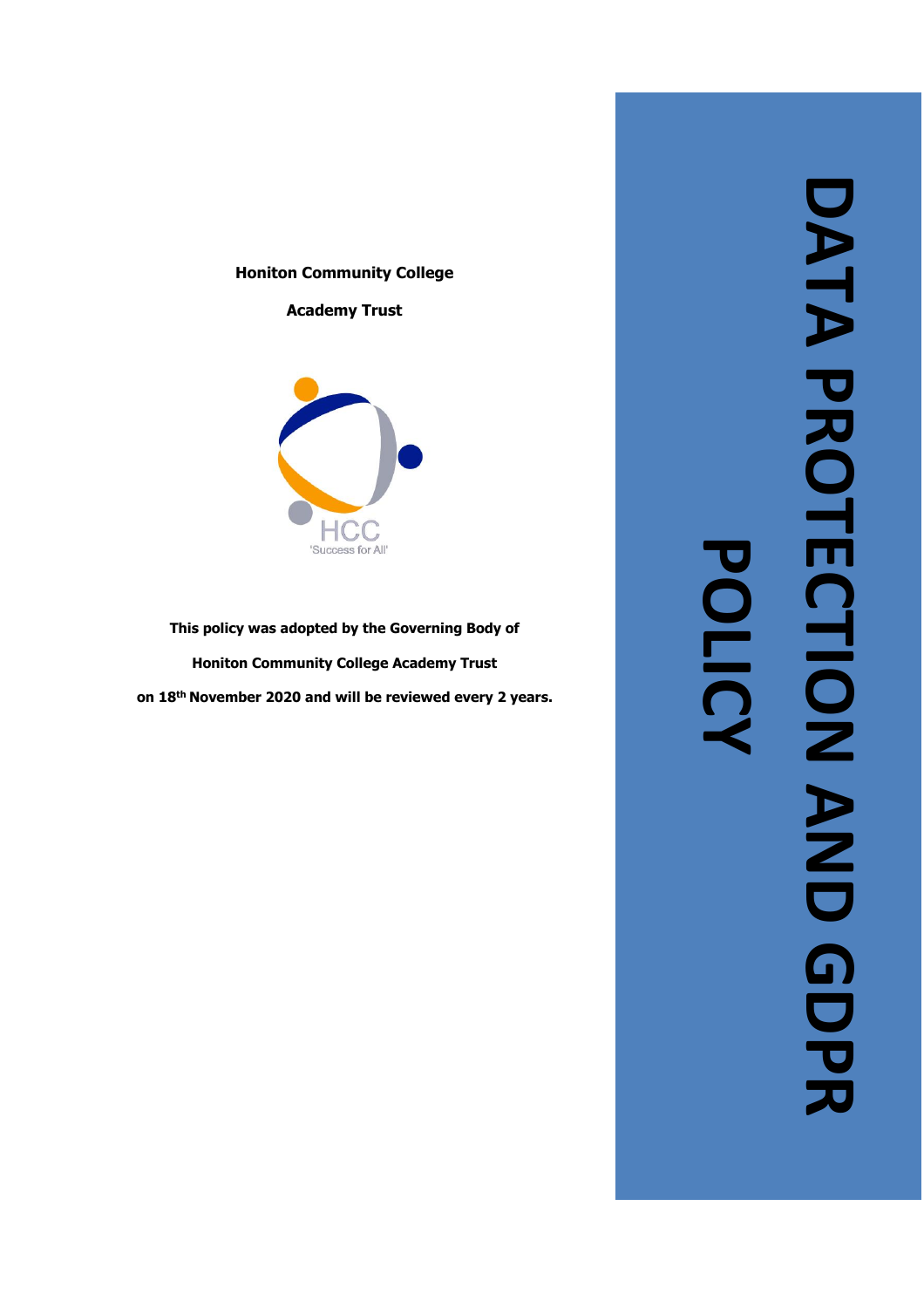# **Data Protection Policy**

# **Contents**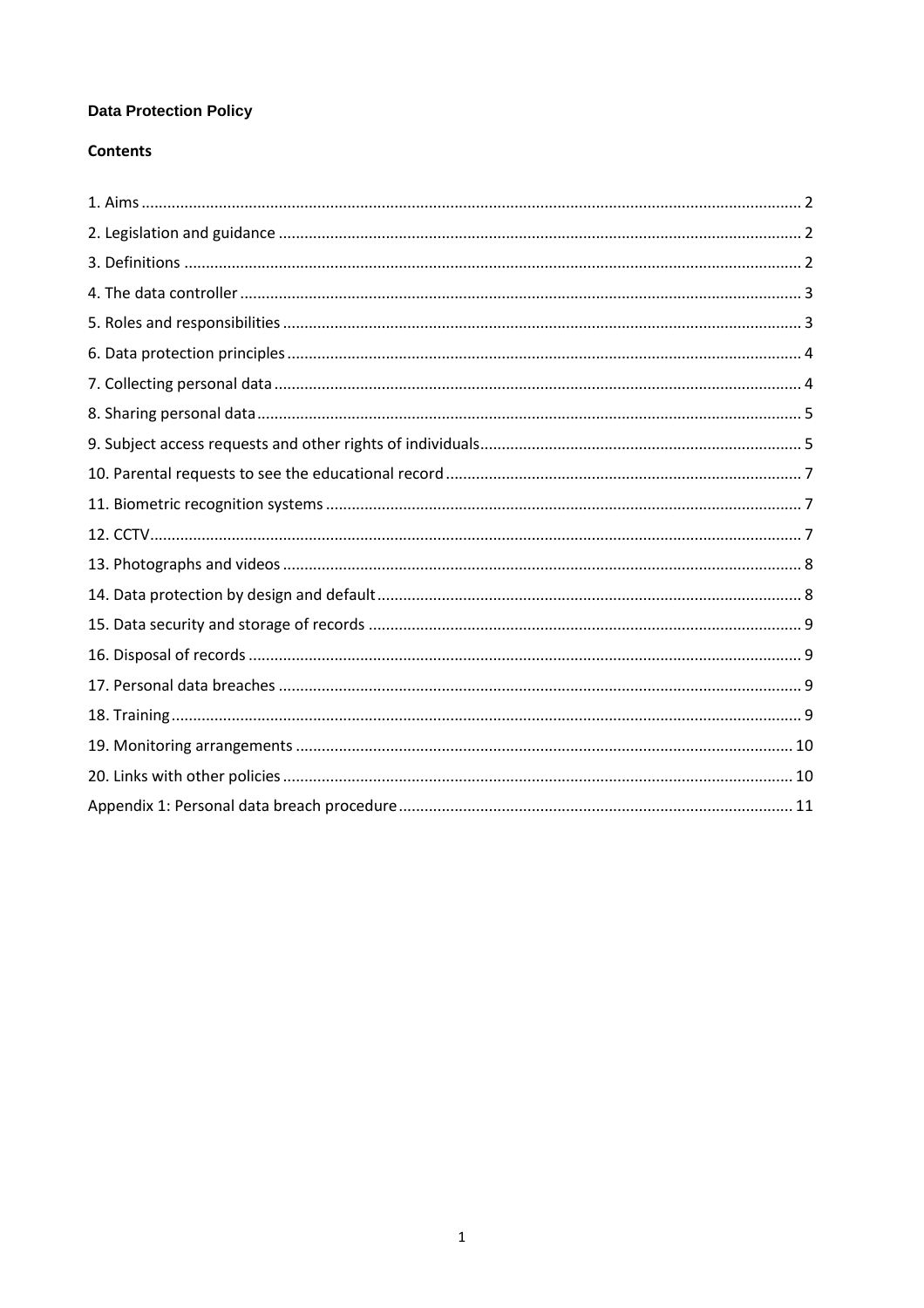# **1. Aims**

Our College aims to ensure that all personal data collected about staff, students, parents, governors, visitors and other individuals is collected, stored and processed in accordance with the [General Data](http://data.consilium.europa.eu/doc/document/ST-5419-2016-INIT/en/pdf)  [Protection Regulation \(GDPR\)](http://data.consilium.europa.eu/doc/document/ST-5419-2016-INIT/en/pdf) and the provisions of the Data Protection Act 2018 (DPA 2018) as set out in the [Data Protection Bill.](https://publications.parliament.uk/pa/bills/cbill/2017-2019/0153/18153.pdf)

This policy applies to all personal data, regardless of whether it is in paper or electronic format.

# **2. Legislation and guidance**

This policy meets the requirements of the GDPR and the expected provisions of the DPA 2018. It is based on guidance published by the Information Commissioner's Office (ICO) on the [GDPR](https://ico.org.uk/for-organisations/guide-to-the-general-data-protection-regulation-gdpr/) and the ICO's [code of](https://ico.org.uk/media/for-organisations/documents/2014223/subject-access-code-of-practice.pdf)  [practice for subject access requests.](https://ico.org.uk/media/for-organisations/documents/2014223/subject-access-code-of-practice.pdf) The policy also meets the requirements of th[e Protection of Freedoms](https://www.legislation.gov.uk/ukpga/2012/9/part/1/chapter/2)  [Act 2012](https://www.legislation.gov.uk/ukpga/2012/9/part/1/chapter/2) and the ICO's [code of practice](https://ico.org.uk/media/for-organisations/documents/1542/cctv-code-of-practice.pdf) for the use of surveillance cameras and personal information.

In addition, this policy complies with our funding agreement and articles of association.

# **3. Definitions**

| <b>Term</b>                                         | <b>Definition</b>                                                                                                                                                                                                                                                                                                                                                                                                                                                  |
|-----------------------------------------------------|--------------------------------------------------------------------------------------------------------------------------------------------------------------------------------------------------------------------------------------------------------------------------------------------------------------------------------------------------------------------------------------------------------------------------------------------------------------------|
| <b>Personal data</b>                                | Any information relating to an identified, or identifiable, individual.<br>This may include the individual's:<br>Name (including initials)<br>$\bullet$<br>Identification number<br>$\bullet$<br>Location data<br>Online identifier, such as a username<br>It may also include factors specific to the individual's physical,<br>physiological, genetic, mental, economic, cultural or social identity.                                                            |
| of<br><b>Special</b><br>categories<br>personal data | Personal data which is more sensitive and so needs more protection,<br>including information about an individual's:<br>Racial or ethnic origin<br>$\bullet$<br>Political opinions<br>$\bullet$<br>Religious or philosophical beliefs<br>Trade union membership<br>Genetics<br>Sex life or sexual orientation<br>Biometrics (such as fingerprints, retina and iris patterns), where used<br>$\bullet$<br>for identification purposes<br>Health - physical or mental |
| Processing                                          | Anything done to personal data, such as collecting, recording, organising,<br>structuring, storing, adapting, altering, retrieving, using, disseminating,<br>erasing or destroying. Processing can be automated or manual.                                                                                                                                                                                                                                         |
| Data subject                                        | The identified or identifiable individual whose personal data is held or<br>processed.                                                                                                                                                                                                                                                                                                                                                                             |
| Data controller                                     | A person or organisation that determines the purposes and the means of                                                                                                                                                                                                                                                                                                                                                                                             |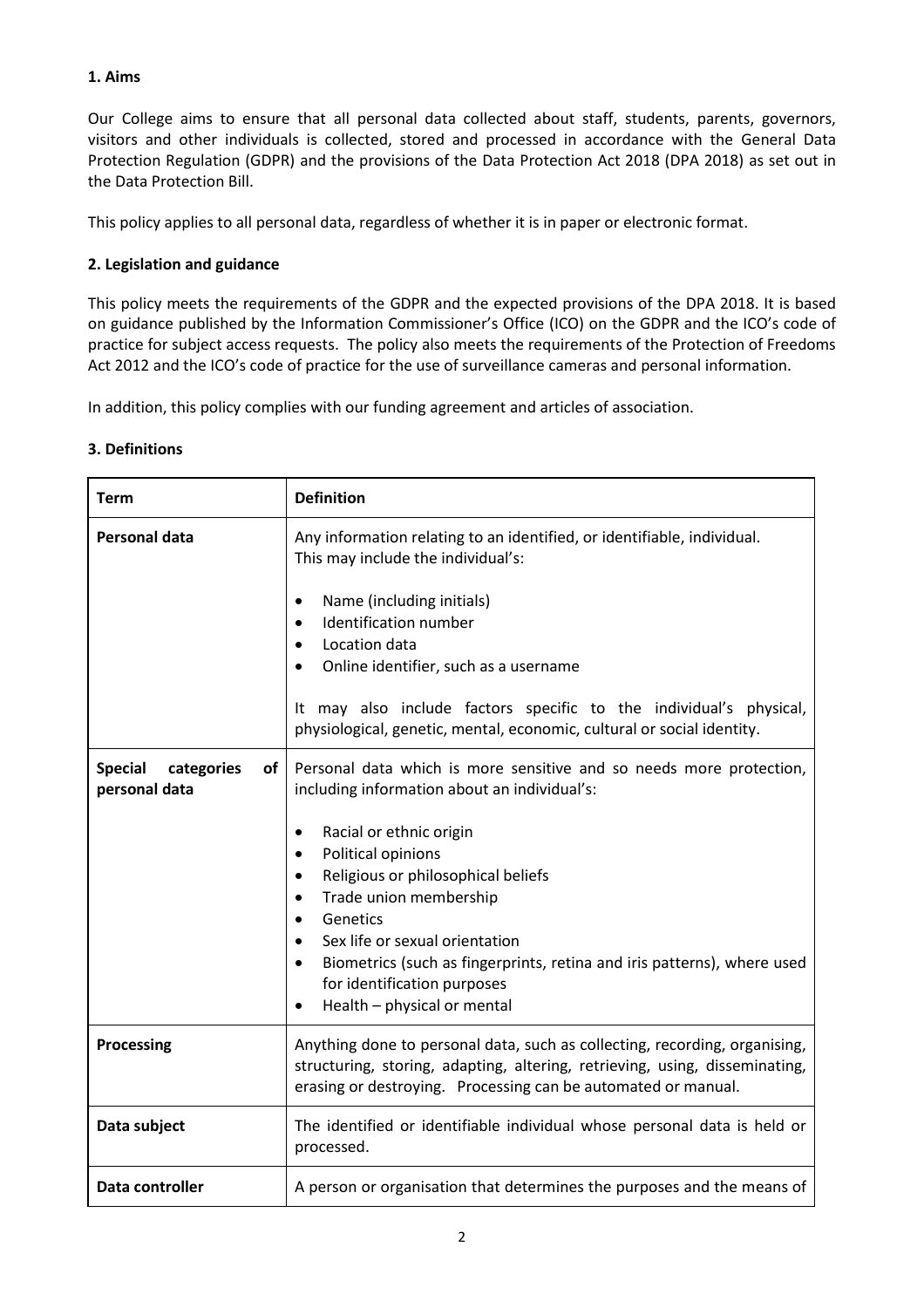|                      | processing of personal data.                                                                                                                         |
|----------------------|------------------------------------------------------------------------------------------------------------------------------------------------------|
| Data processor       | A person or other body, other than an employee of the data controller,<br>who processes personal data on behalf of the data controller.              |
| Personal data breach | A breach of security leading to the accidental or unlawful destruction,<br>loss, alteration, unauthorised disclosure of, or access to personal data. |

### **4. The data controller**

Our College processes personal data relating to parents, students, staff, governors, visitors and others, and therefore is a data controller.

The College is registered as a data controller with the ICO and will renew this registration annually or as otherwise legally required.

### **5. Roles and responsibilities**

This policy applies to all staff employed by our College, volunteers, governors and to external organisations or individuals working on our behalf. Staff who do not comply with this policy may face disciplinary action, this also covers volunteers and governors.

All individuals shall remain subject to the common law duty of confidentiality when their employment or relationship with the school ends. This does not affect an individual's rights in relation to whistleblowing.

Failure to comply with this policy may result in disciplinary action or termination of employment or service contract.

### **5.1 Governing board**

The governing board has overall responsibility for ensuring that our College complies with all relevant data protection obligations.

### **5.2 Data protection officer**

The Data Protection Officer (DPO) is responsible for overseeing the implementation of this policy, monitoring our compliance with data protection law, and developing related policies and guidelines where applicable.

They will provide an annual report of their activities directly to the governing board and, where relevant, report to the board their advice and recommendations on College data protection issues.

The DPO is also the first point of contact for individuals whose data the College processes, and for the ICO.

Our DPO is the Director of Finance and Resources and is contactable via the College.

### **5.3 All staff**

Staff are responsible for:

- Collecting, storing and processing any personal data in accordance with this policy
- Informing the College of any changes to their personal data, such as a change of address
- Contacting the DPO (or representative) in the following circumstances: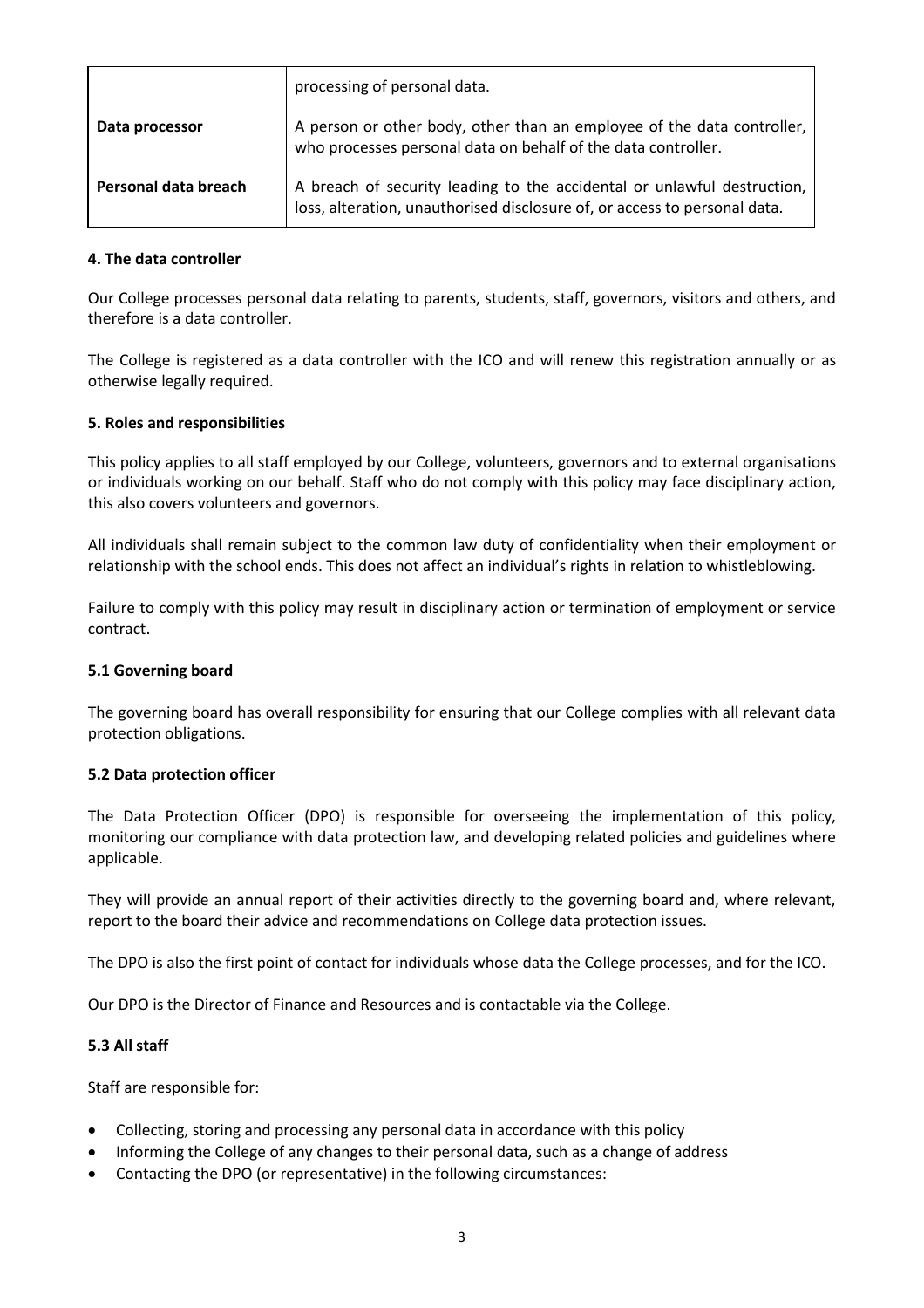- $\circ$  With any questions about the operation of this policy, data protection law, retaining personal data or keeping personal data secure
- o If they have any concerns that this policy is not being followed
- $\circ$  If they are unsure whether or not they have a lawful basis to use personal data in a particular way
- $\circ$  If they need to rely on or capture consent, draft a privacy notice, deal with data protection rights invoked by an individual, or transfer personal data outside the European Economic Area
- o If there has been a data breach
- $\circ$  Whenever they are engaging in a new activity that may affect the privacy rights of individuals
- o If they need to share personal data with third parties

### **6. Data protection principles**

The GDPR is based on data protection principles that our College must comply with.

The principles say that personal data must be:

- Processed lawfully, fairly and in a transparent manner
- Collected for specified, explicit and legitimate purposes
- Adequate, relevant and limited to what is necessary to fulfil the purposes for which it is processed
- Accurate and, where necessary, kept up to date
- Kept for no longer than is necessary for the purposes for which it is processed
- Processed in a way that ensures it is appropriately secure

This policy sets out how the College aims to comply with these principles.

### **7. Collecting personal data**

### **7.1 Lawfulness, fairness and transparency**

We will only process personal data where we have one of 6 'lawful bases' (legal reasons) to do so under data protection law:

- The data needs to be processed so that the College can **fulfil a contract** with the individual, or the individual has asked the College to take specific steps before entering into a contract
- The data needs to be processed so that the College can **comply with a legal obligation**
- The data needs to be processed to ensure the **vital interests** of the individual e.g. to protect someone's life
- The data needs to be processed so that the College, as a public authority, can perform a task **in the public interest,** and carry out its official functions
- The data needs to be processed for the **legitimate interests** of the College or a third party (provided the individual's rights and freedoms are not overridden)
- The individual (or their parent/carer when appropriate in the case of a student) has freely given clear **consent**

For special categories of personal data, we will also meet one of the special category conditions for processing which are set out in the GDPR and Data Protection Act 2018.

Whenever we first collect personal data directly from individuals, we will provide them with the relevant information required by data protection law.

### **7.2 Limitation, minimisation and accuracy**

We will only collect personal data for specified, explicit and legitimate reasons. We will explain these reasons to the individuals when we first collect their data.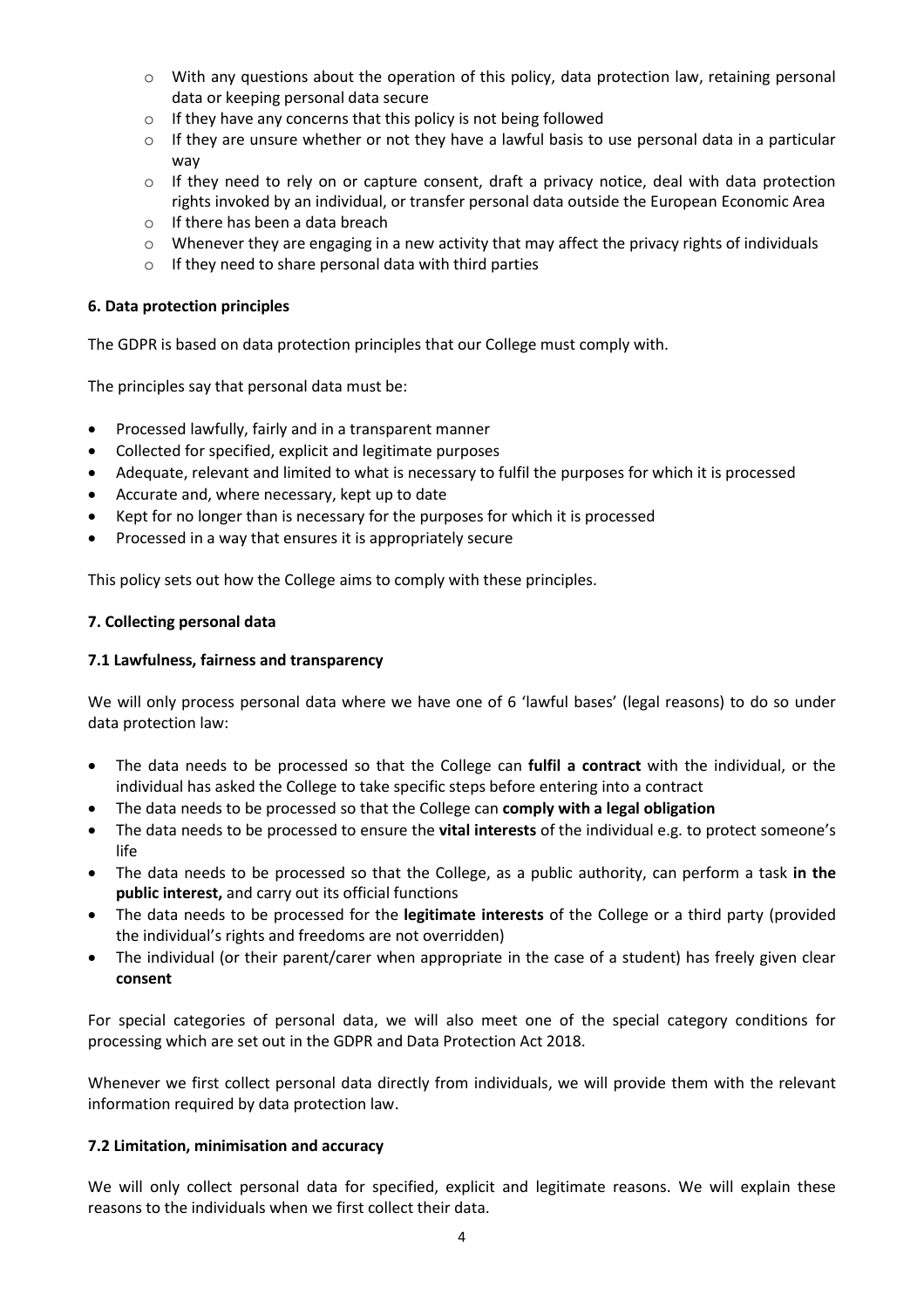If we want to use personal data for reasons other than those given when we first obtained it, we will inform the individuals concerned before we do so and seek consent where necessary.

Staff must only process personal data where it is necessary to do their jobs.

When staff no longer need the personal data they hold, they must ensure it is deleted or anonymised. This will be done in accordance with the College's record retention schedule/records management policy.

### **8. Sharing personal data**

We may share personal data where:

- We have identified the need within our Privacy Notice
- There is an issue with a student or parent/carer that puts the safety of anyone on our premises at risk
- We need to liaise with other agencies we will seek consent if necessary before doing this
- Our suppliers or contractors need data to enable us to provide services to our staff and students for example, IT companies. When doing this, we will:
	- $\circ$  Only appoint suppliers or contractors which can provide sufficient guarantees that they comply with data protection law
	- o Establish a data sharing agreement with the supplier or contractor, either in the contract or as a standalone agreement, to ensure the fair and lawful processing of any personal data we share
	- o Only share data that the supplier or contractor needs to carry out their service, and information necessary to keep them safe while working with us

We will also share personal data with law enforcement and government bodies where we are legally required to do so, including for:

- The prevention or detection of crime and/or fraud
- The apprehension or prosecution of offenders
- The assessment or collection of tax owed to HMRC
- In connection with legal proceedings
- Where the disclosure is required to satisfy our safeguarding obligations
- Research and statistical purposes, as long as personal data is sufficiently anonymised or consent has been provided

We may also share personal data with emergency services and local authorities to help them to respond to an emergency situation that affects any of our students or staff.

Where we transfer personal data to a country or territory outside the European Economic Area, we will do so in accordance with data protection law.

### **9. Subject access requests and other rights of individuals**

### **9.1 Subject access requests**

Individuals have a right to make a 'subject access request' to gain access to personal information that the College holds about them. This includes:

- Confirmation that their personal data is being processed
- Access to a copy of the data
- The purposes of the data processing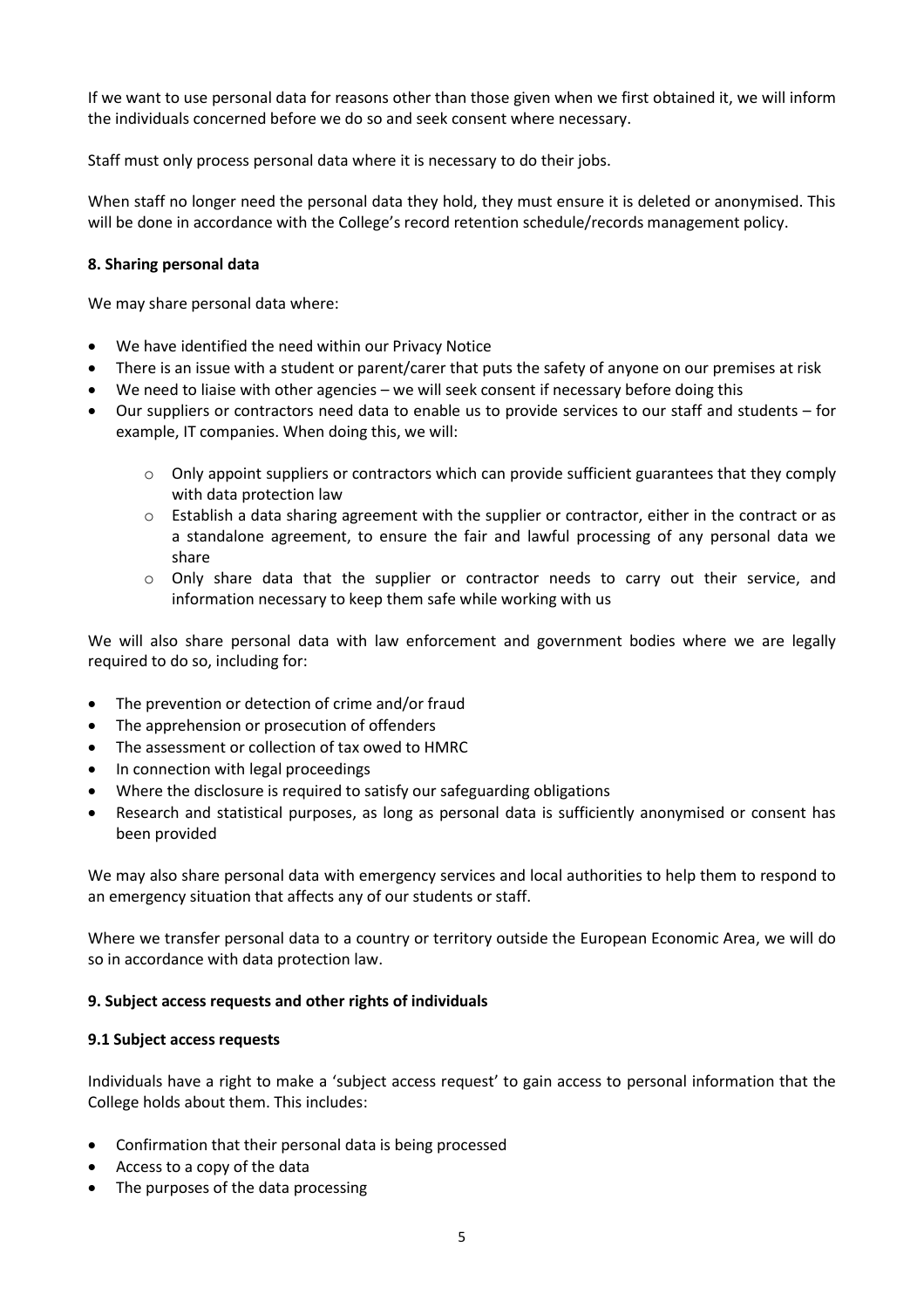- The categories of personal data concerned
- Who the data has been, or will be, shared with
- How long the data will be stored for, or if this isn't possible, the criteria used to determine this period
- The source of the data, if not the individual
- Whether any automated decision-making is being applied to their data, and what the significance and consequences of this might be for the individual

Subject access requests must be submitted in writing, either by letter or email to the DPO. They should include:

- Name of individual
- Correspondence address
- Contact number and or email address
- Details of the information requested

If staff receive a subject access request they must immediately forward it to the DPO.

# **9.2 Children and subject access requests**

Personal data about a child belongs to that child, and not the child's parents or carers. For a parent or carer to make a subject access request with respect to their child, the child must either be unable to understand their rights and the implications of a subject access request or have given their consent.

Children aged 12 and above are generally regarded to be mature enough to understand their rights and the implications of a subject access request. Therefore, most subject access requests from parents or carers of students at our College may not be granted without the express permission of the student. This is not a rule and a student's ability to understand their rights will always be judged on a case-by-case basis.

# **9.3 Responding to subject access requests**

When responding to requests, we:

- May ask the individual to provide 2 forms of identification
- May contact the individual via phone to confirm the request was made
- Will respond within 1 month of receipt of the request
- Will provide the information free of charge
- May tell the individual we will comply within 3 months of receipt of the request, where a request is complex, numerous or is received during a College holiday where appropriate staff resources are not available to process the request. We will aim to inform the individual of this within 1 month, and explain why the extension is necessary

We will not disclose information if it:

- Might cause serious harm to the physical or mental health of the student or another individual
- Would reveal that the child is at risk of abuse, where the disclosure of that information would not be in the child's best interests
- Is contained in adoption or parental order records
- Is given to a court in proceedings concerning the child

If the request is unfounded or excessive, we may refuse to act on it, or charge a reasonable fee which takes into account administrative costs.

A request will be deemed to be unfounded or excessive if it is repetitive, or asks for further copies of the same information.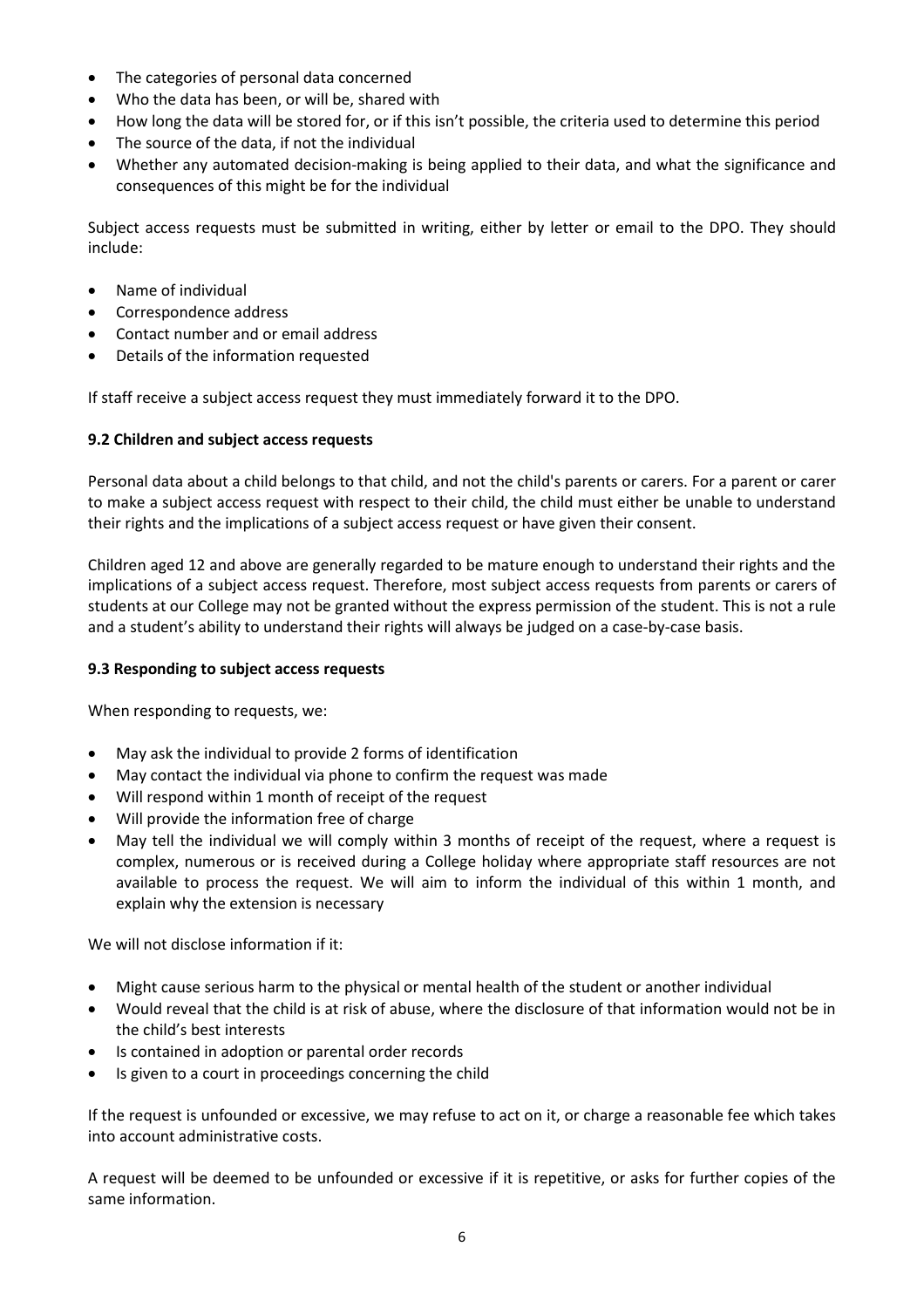When we refuse a request, we will tell the individual why, and tell them they have the right to complain to the ICO.

# **9.4 Other data protection rights of the individual**

In addition to the right to make a subject access request (see above), and to receive information when we are collecting their data about how we use and process it (see section 7), individuals also have the right to:

- Withdraw their consent to processing at any time
- Ask us to rectify, erase or restrict processing of their personal data, or object to the processing of it (in certain circumstances)
- Prevent use of their personal data for direct marketing
- Challenge processing which has been justified on the basis of public interest
- Request a copy of agreements under which their personal data is transferred outside of the European Economic Area
- Object to decisions based solely on automated decision making or profiling (decisions taken with no human involvement, that might negatively affect them)
- Prevent processing that is likely to cause damage or distress
- Be notified of a data breach in certain circumstances
- Make a complaint to the ICO
- Ask for their personal data to be transferred to a third party in a structured, commonly used and machine-readable format (in certain circumstances)

Individuals should submit any request to exercise these rights to the DPO. If staff receive such a request, they must immediately forward it to the DPO.

### **10. Parental requests to see the educational record**

There is no automatic parental right of access to the educational record within our College because we are an Academy. However, we will provide access on a case by case basis dependent on the need to access the information. Requests should be made in writing addressed to the DPO.

### **11. Biometric recognition systems**

Where we use students' biometric data as part of an automated biometric recognition system (for example, students use finger prints to receive College meals instead of paying with cash), we will comply with the requirements of th[e Protection of Freedoms Act 2012.](https://www.legislation.gov.uk/ukpga/2012/9/section/26)

Parents/carers will be notified before any biometric recognition system is put in place or before their child first takes part in it. The College will get written consent from at least one parent or carer before we take any biometric data from their child and first process it.

Parents/carers and students have the right to choose not to use the College's biometric system(s). We will provide alternative means of accessing the relevant services for those students. For example, students can pay for College meals using a cashless payment card as an alternative method.

Parents/carers and students can object to participation in the College's biometric recognition system(s), or withdraw consent, at any time, and we will make sure that any relevant data already captured is deleted.

As required by law, if a student refuses to participate in, or continue to participate in, the processing of their biometric data, we will not process that data irrespective of any consent given by the student's parent(s)/carer(s).

### **12. CCTV**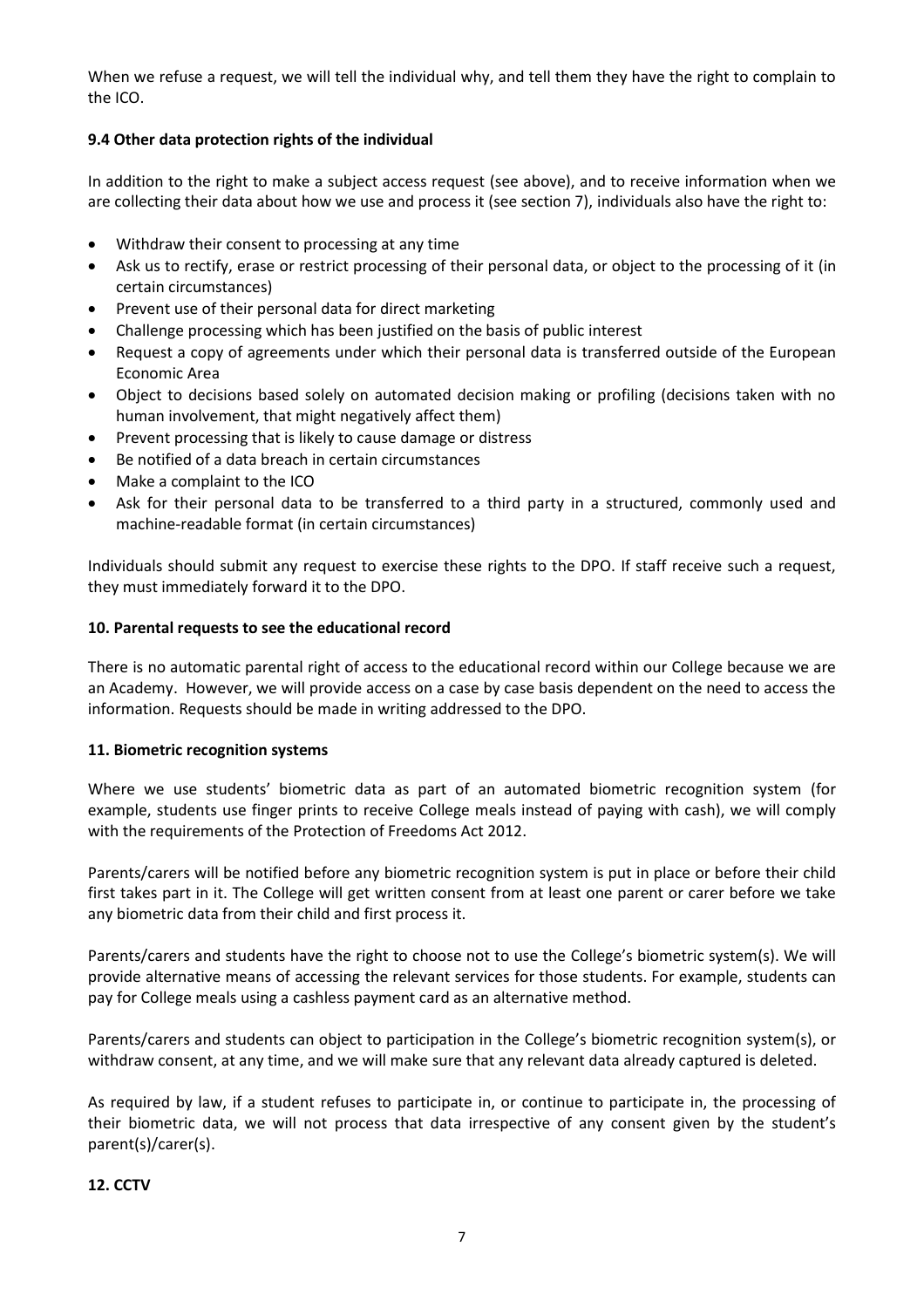We use CCTV in various locations around the College site to ensure it remains safe. We will adhere to the ICO's [code of practice](https://ico.org.uk/media/for-organisations/documents/1542/cctv-code-of-practice.pdf) for the use of CCTV.

We do not need to ask individuals' permission to use CCTV. Security cameras are clearly visible and accompanied by signs explaining that CCTV is in use at the entrances to the College.

Any enquiries about the CCTV system should be directed to the DPO.

### **13. Photographs and videos**

As part of our College activities, we may take photographs and record images of individuals within our College.

We will obtain written consent from parents/carers, or students aged 18 and over, for photographs and videos to be taken of students for communication, marketing and promotional materials.

Where we need parental consent, we will clearly explain how the photograph and/or video will be used to both the parent/carer and student. Where we don't need parental consent, we will clearly explain to the student how the photograph and/or video will be used.

Uses may include:

- Within College on notice boards, prospectuses, brochures and newsletters, etc.
- Outside of College by external agencies such as the College photographer, newspapers, marketing campaigns
- Online on our College website or social media pages such as Twitter, Facebook and Instagram.

Consent can be refused or withdrawn at any time. If consent is withdrawn, we will not distribute it further. When using photographs and videos in this way we will not accompany them with any other personal information apart from their name.

See our child protection and safeguarding policy for more information.

# **14. Data protection by design and default**

We will put measures in place to show that we have integrated data protection into all of our data processing activities, including:

- Appointing a suitably qualified DPO, and ensuring they have the necessary resources to fulfil their duties and maintain their expert knowledge
- Only processing personal data that is necessary for each specific purpose of processing, and always in line with the data protection principles set out in relevant data protection law (see section 6)
- Completing privacy impact assessments where the College's processing of personal data presents a high risk to rights and freedoms of individuals, and when introducing new technologies (the DPO will advise on this process)
- Integrating data protection into internal documents including this policy, any related policies and privacy notices
- Regularly training members of staff on data protection law, this policy, any related policies and any other data protection matters; we will also keep a record of attendance
- Regularly conducting reviews and audits to test our privacy measures and make sure we are compliant
- Maintaining records of our processing activities, including:
	- $\circ$  For the benefit of data subjects, making available the name and contact details of our College and DPO and all information we are required to share about how we use and process their personal data (via our privacy notices)
	- o For all personal data that we hold, maintaining an internal record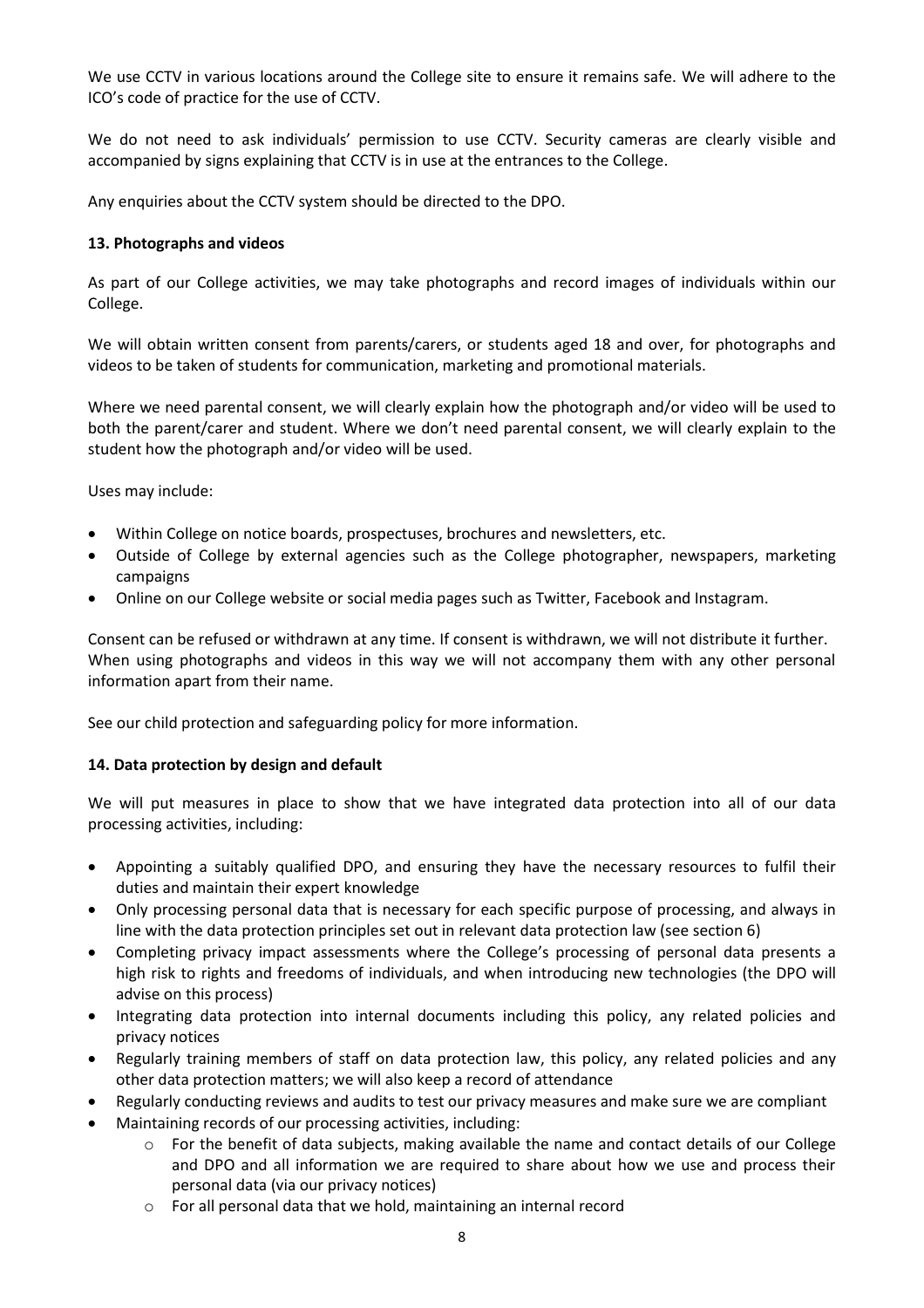# **15. Data security and storage of records**

We will protect personal data and keep it safe from unauthorised or unlawful access, alteration, processing or disclosure, and against accidental or unlawful loss, destruction or damage. In particular:

- Paper-based records and portable electronic devices, such as laptops and hard drives that contain personal data are kept secure when not in use
- Papers containing confidential personal data must not be left on office and classroom desks, on staffroom tables, pinned to notice/display boards, or left anywhere else where there is general access
- Where personal information needs to be taken off site, staff must sign it in and out and ensure it is disposed of securely after use.
- Passwords are to be used for all personal devices such as laptops, phones, tablets and other electronic devices. This includes personal devices where college data is accessible for example email or access to SharePoint. Staff and students are reminded to change their passwords at regular intervals
- Encryption software is used to protect all portable devices. Personal data should not be stored on portable device. However, where an individual decides to do so they take responsibility and should ensure all steps are taken to keep the data secure. The devices should be appropriately secured (using encryption – see ICT team) and the data deleted after use.
- Staff, students or governors who store personal information on their personal devices are expected to follow the same security procedures as for College-owned equipment (see our Acceptable Use Policy)
- Where we need to share personal data with a third party, we carry out due diligence and take reasonable steps to ensure it is stored securely and adequately protected (see section 8)

### **16. Disposal of records**

Personal data that is no longer needed will be disposed of securely. Personal data that has become inaccurate or out of date will also be disposed of securely, where we cannot or do not need to rectify or update it.

For example, we will shred or incinerate paper-based records, and overwrite or delete electronic files. We may also use a third party to safely dispose of records on the College's behalf. If we do so, we will require the third party to provide sufficient guarantees that it complies with data protection law.

### **17. Personal data breaches**

The College will make all reasonable endeavours to ensure that there are no personal data breaches. In the event of a suspected data breach, we will follow the procedure set out in appendix 1.

When appropriate, we will report the data breach to the ICO within 72 hours. Such breaches in a College context may include, but are not limited to:

- A non-anonymised dataset being published on the College website which shows the exam results of students eligible for the student premium
- Safeguarding information being made available to an unauthorised person
- The theft of a College laptop containing non-encrypted personal data about students

# **18. Training**

All staff, volunteers and governors are provided with data protection training as part of their induction process.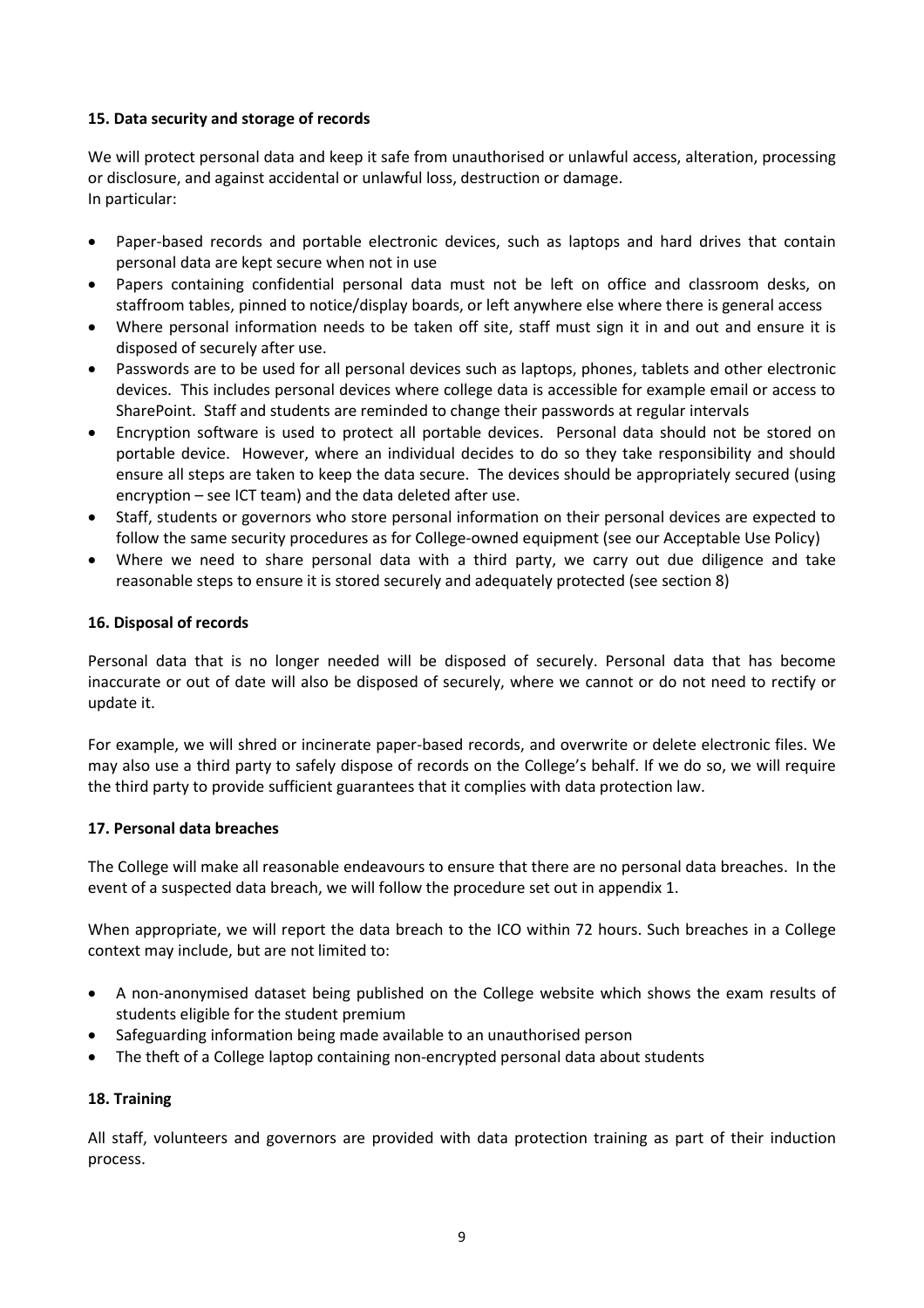Data protection will also form part of continuing professional development, where changes to legislation, guidance or the College's processes make it necessary.

## **19. Monitoring arrangements**

The DPO is responsible for monitoring and reviewing this policy.

This policy will be reviewed and updated if necessary when the Data Protection Bill receives royal assent and becomes law (as the Data Protection Act 2018) – if any changes are made to the bill that affect our College's practice. Otherwise, or from then on, this policy will be reviewed annually and shared with the full governing board.

### **20. Links with other policies**

This data protection policy is linked to our:

- Freedom of information publication scheme
- Records Retention policy
- Child Protection Policy
- ICT Acceptable Use Policy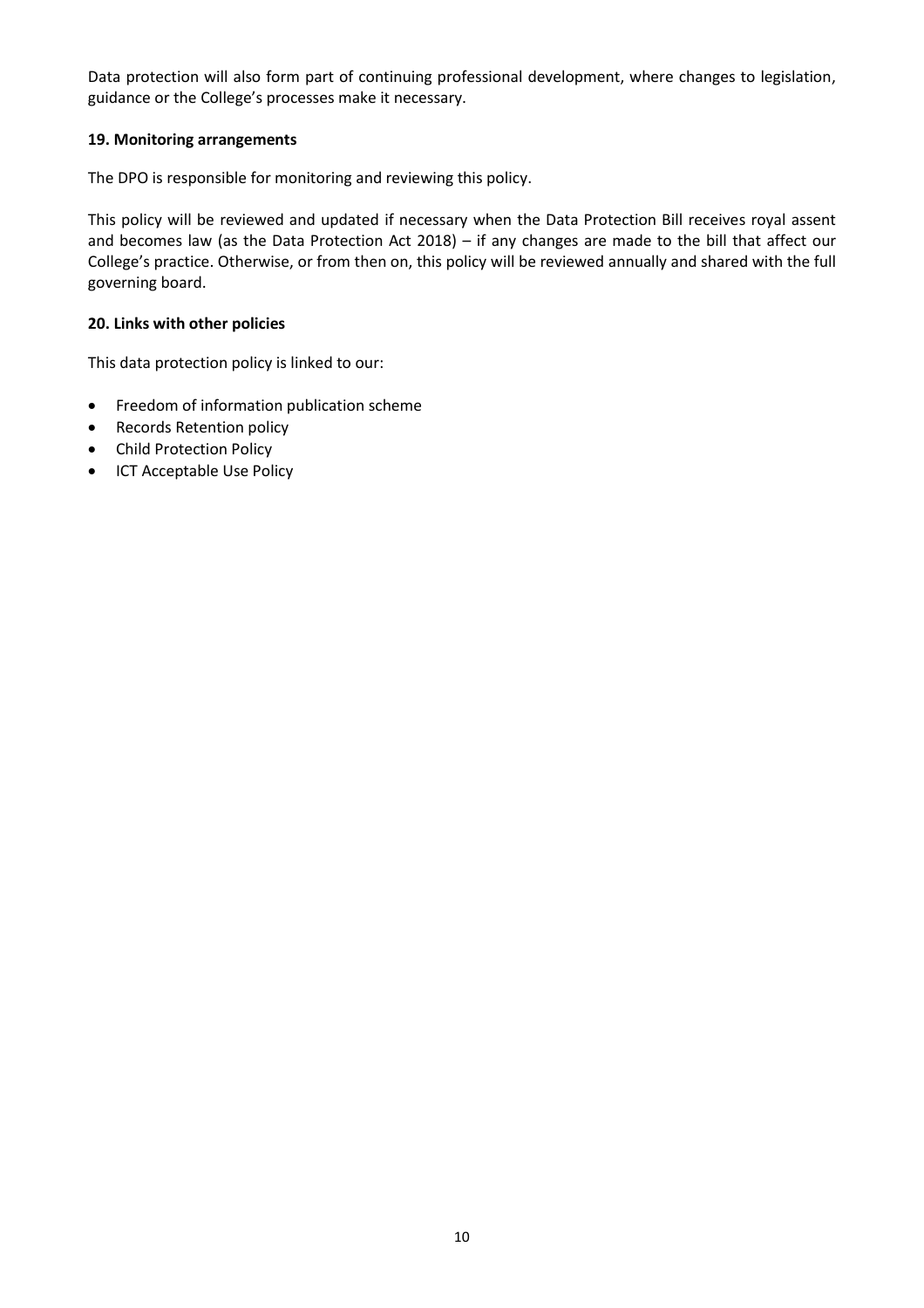## **Appendix 1: Personal data breach procedure**

This procedure is based o[n guidance on personal data breaches](https://ico.org.uk/for-organisations/guide-to-the-general-data-protection-regulation-gdpr/personal-data-breaches/) produced by the ICO.

- On finding or causing a breach, or potential breach, the staff member or data processor must immediately notify the DPO
- The DPO will investigate the report, and determine whether a breach has occurred. To decide, the DPO will consider whether personal data has been accidentally or unlawfully:
	- o Lost
	- o Stolen
	- o Destroyed
	- o Altered
	- o Disclosed or made available where it should not have been
	- o Made available to unauthorised people
- The DPO will alert the Principal and the chair of governors
- The DPO will make all reasonable efforts to contain and minimise the impact of the breach, assisted by relevant staff members or data processors where necessary. (Actions relevant to specific data types are set out at the end of this procedure)
- The DPO will assess the potential consequences, based on how serious they are, and how likely they are to happen
- The DPO will work out whether the breach must be reported to the ICO. This must be judged on a caseby-case basis. To decide, the DPO will consider whether the breach is likely to negatively affect people's rights and freedoms, and cause them any physical, material or non-material damage (e.g. emotional distress), including through:
	- $\circ$  Loss of control over their data
	- o Discrimination
	- o Identify theft or fraud
	- o Financial loss
	- o Unauthorised reversal of pseudonymisation (for example, key-coding)
	- o Damage to reputation
	- o Loss of confidentiality
	- o Any other significant economic or social disadvantage to the individual(s) concerned

If it's likely that there will be a risk to people's rights and freedoms, the DPO must notify the ICO.

- The DPO will document the decision (either way), in case it is challenged at a later date by the ICO or an individual affected by the breach. Documented decisions are stored by the DPO.
- Where the ICO must be notified, the DPO will do this via the ['report a breach' page of the](https://ico.org.uk/for-organisations/report-a-breach/) ICO website within 72 hours. As required, the DPO will set out:
	- $\circ$  A description of the nature of the personal data breach including, where possible:
		- The categories and approximate number of individuals concerned
		- The categories and approximate number of personal data records concerned
	- o The name and contact details of the DPO
	- o A description of the likely consequences of the personal data breach
	- o A description of the measures that have been, or will be taken, to deal with the breach and mitigate any possible adverse effects on the individual(s) concerned
- If all the above details are not yet known, the DPO will report as much as they can within 72 hours. The report will explain that there is a delay, the reasons why, and when the DPO expects to have further information. The DPO will submit the remaining information as soon as possible